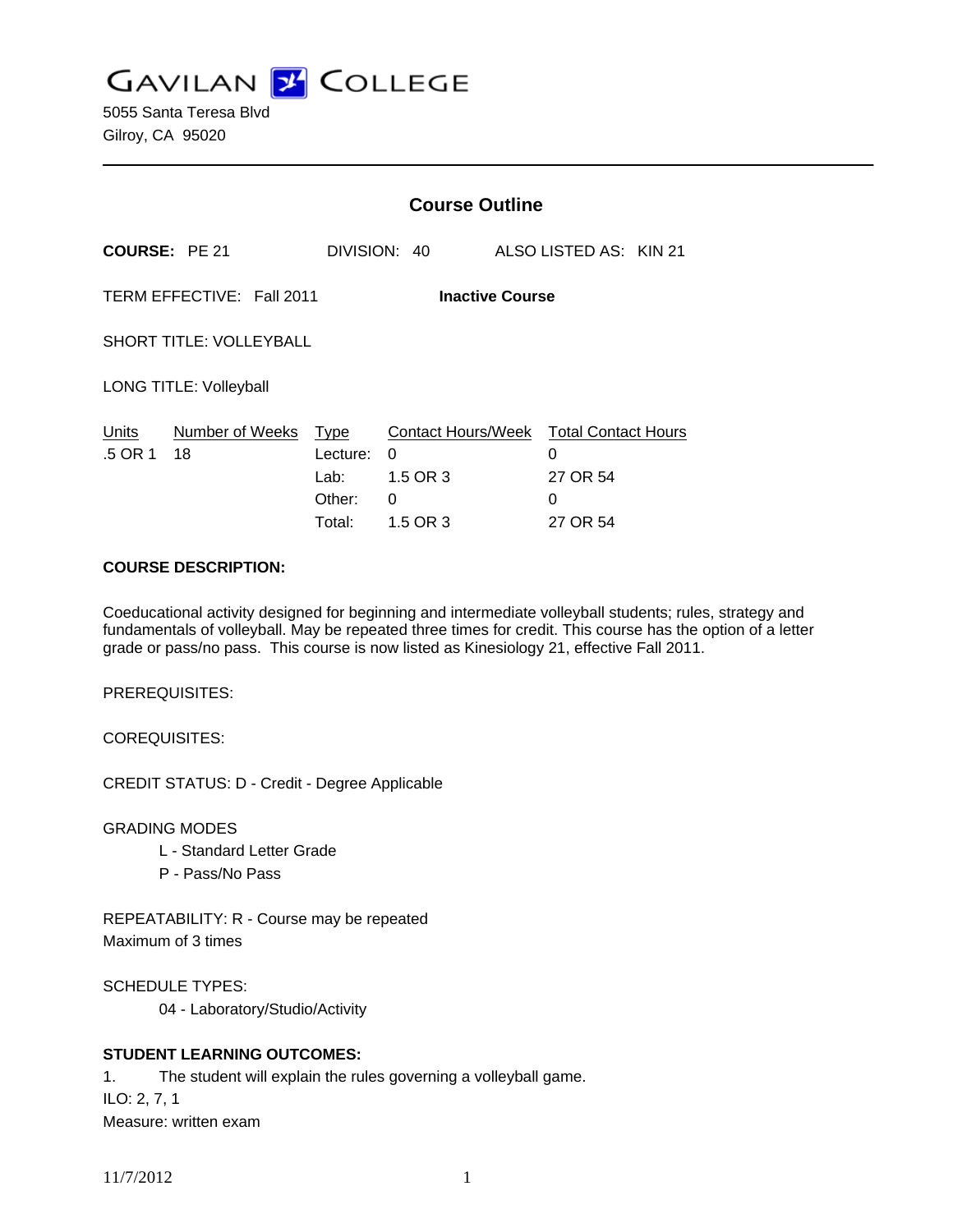2. The student will demonstrate the proper techniques for passing, setting, hitting, blocking and overhand serving a volleyball.

ILO: 7, 2, 4 Measure: demonstration

3. The student will describe and execute the offensive and defensive strategies, including each individual's responsibilities.

ILO: 7, 2, 1, 4

Measure: performance, role playing

### **CONTENT, STUDENT PERFORMANCE OBJECTIVES, OUT-OF-CLASS ASSIGNMENTS**

Inactive Course: 11/08/2010

This course is now listed as Kinesiology 21, effective Fall 2011.

Curriculum Approval Date: 03/10/2008

1.5 - 3 Hours

Discussion on class procedures and grading. Proper care of equipment and net set-up will be presented.

SPO: Students will instruct each other on the correct way to set-up the nets on the volleyball courts. They will discuss the proper care of the equipment.

#### 4.5 - 9 Hours

The techniques for passing and for setting will be presented. The overhand serve will be described and demonstrated. Hitting, including the footwork and arm swing, will be taught.

SPO: The proper techniques for a pass, a set, an overhand serve, and a hit will be demonstrated.

#### 4.5 - 9 Hours

Review of skills learned. Drills incorporating passing and setting; passing, setting and hitting; and serving, passing, setting and hitting will be utilized. These skills may be practiced in game-like situations and/or incorporated in game play.

SPO: Students will demonstrate their serving, passing, setting and hitting skills in game-like situations. They will be able to describe the proper techniques for each skill.

#### 3 - 6 Hours

Court positioning, the responsibilites of each position and rotation will be illustrated. Opportunities for students to execute their passing, setting, hitting and serving skills while maintaining their correct court positioning and responsibilites will be provided. This may include serve receive drills.

SPO: The responsibilities of each positon will be discussed. Students will practice the correct rotation and positioning.

#### 4.5 - 9 Hours

Blocking techniques and offensive and defensive strategies will be presented and practiced. Game-like situations will be provided for students to practice all the skills learned during earlier classes.

SPO: Students will demonstrate the proper techniques for blocking. They will execute offensive and defensive strategies.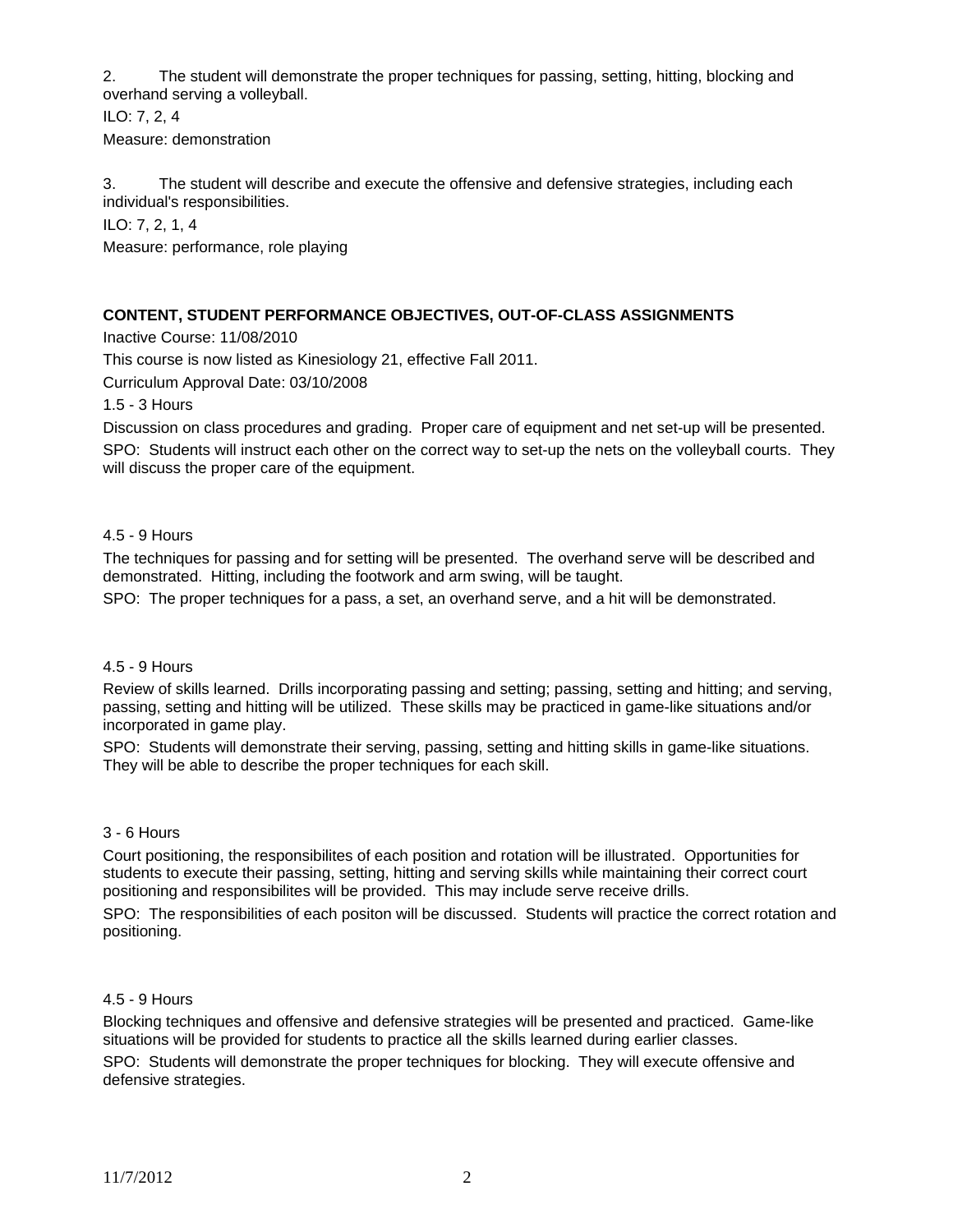### 6 - 12 Hours

Warm-up with a variety of drills in preparation for game play. Rules govening official game play will be discussed. Tournament play, incorporating all skills and knowledge learned to date. This may include 6 and/or 2 player games.

SPO: Students will demonstrate their fundamental volleyball skills during game play. Offensive and defensive strategies will be utilized.

## 1.5 - 3 Hours

Skill testing and semester review.

SPO: Students will participate in skill testing and discuss the rules and strategies of volleyball.

2 Hours

Final.

This is a skill building class where the students' skills or proficiencies will be enhanced by supervised repetition and practice in class.

### **METHODS OF INSTRUCTION:**

Lecture, demonstration, video and drills.

### **METHODS OF EVALUATION:**

The types of writing assignments required: None The problem-solving assignments required: None The types of skill demonstrations required: Class performance The types of objective examinations used in the course: Multiple choice True/false Other: short answer Other category: Other: Student participation The basis for assigning students grades in the course: Writing assignments: 0% - 0% Problem-solving demonstrations: 0% - 0% Skill demonstrations: 30% - 60% Objective examinations: 10% - 30% Other methods of evaluation: 30% - 60%

# **REPRESENTATIVE TEXTBOOKS:**

# **ARTICULATION and CERTIFICATE INFORMATION**

 Associate Degree: GAV E1, effective 199650 CSU GE: